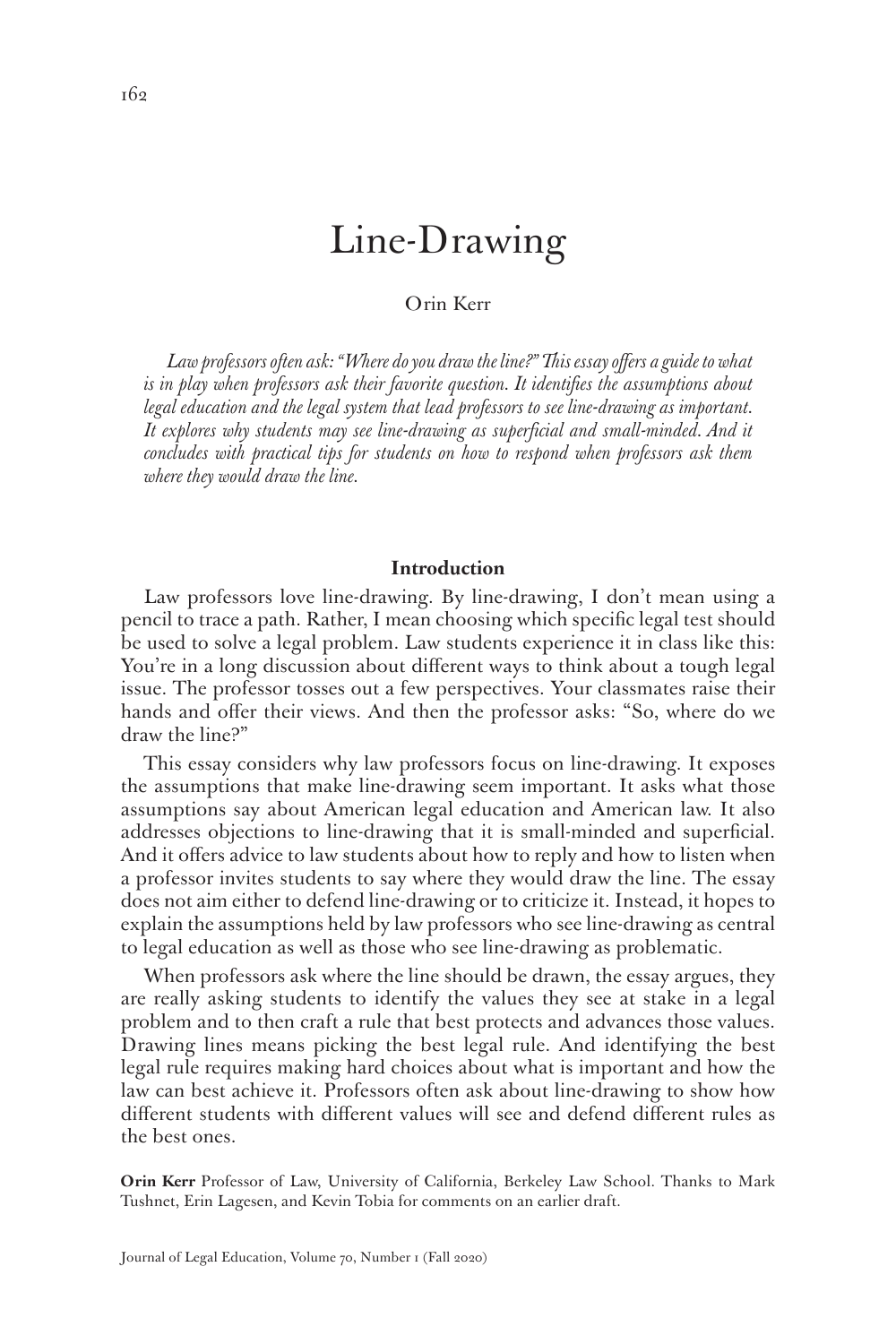#### *Line-Drawing* 163

On the flip side, line-drawing has important limitations. It can come off as narrow-minded and technical. It invites different perspectives without choosing among them. It leaves the professor in a position of studied neutrality, not saying what is right and what is wrong. Although that disagreement can foster a deeper understanding of the stakes of legal problems, it also can leave students disoriented and confused about how to think of the law and what choices should be made.

This essay has five parts. It starts with two hypotheticals about group decision-making to frame the problem. It then turns to why law professors often see law as requiring hard choices among competing values. It next introduces the role of line-drawing as a way to push students to see and defend that choice. After that, the essay turns to the institutional question of "who decides" and its impact on where lines are drawn. It then explores the major objections to line-drawing. The conclusion offers four suggestions for law students about how to react when their professor asks, "Where do you draw the line?"

## **I. A Group Decision**

I can frame the subject best with a hypothetical. Imagine a group of people is tasked with coming up with a set of laws. The group must try to agree on which law is best. Before deciding on the best law, members of the group go around the room and voice their concerns about what the law should achieve and what it should avoid. Each person in the group speaks up about a particular goal they want to achieve, or problem they wish to avoid, in creating this new law.

Let's make this concrete with two examples. In our first example, the group has to design a system of government unemployment benefits. Many people will lose a job and need help making ends meet while they are looking for new employment. The group must design a legal system that answers when benefits are provided, how they are provided, and what the benefits are.

Members of the group go around the room. The first person wants to make sure the benefits are generous enough to help those in need. The second person wants to make sure the benefits are awarded fairly. A third person chimes in that benefits should be simple to administer so benefits can be calculated and distributed easily. A fourth person wants to maintain incentives to go back to work. And a fifth person wants to make sure the benefit system is not so costly that the government can't afford it.

In a perfect world, the group could perfectly satisfy all five interests at once. They could ideally design a system that is generous, fair, easily administered, affordable, and that creates ideal incentives. But it's easy to see that these interests will clash. The more generous the benefit, the harder it will be to afford. Ideal fairness may require case-by-case treatment that is hard to administer. No perfect system can achieve all five goals.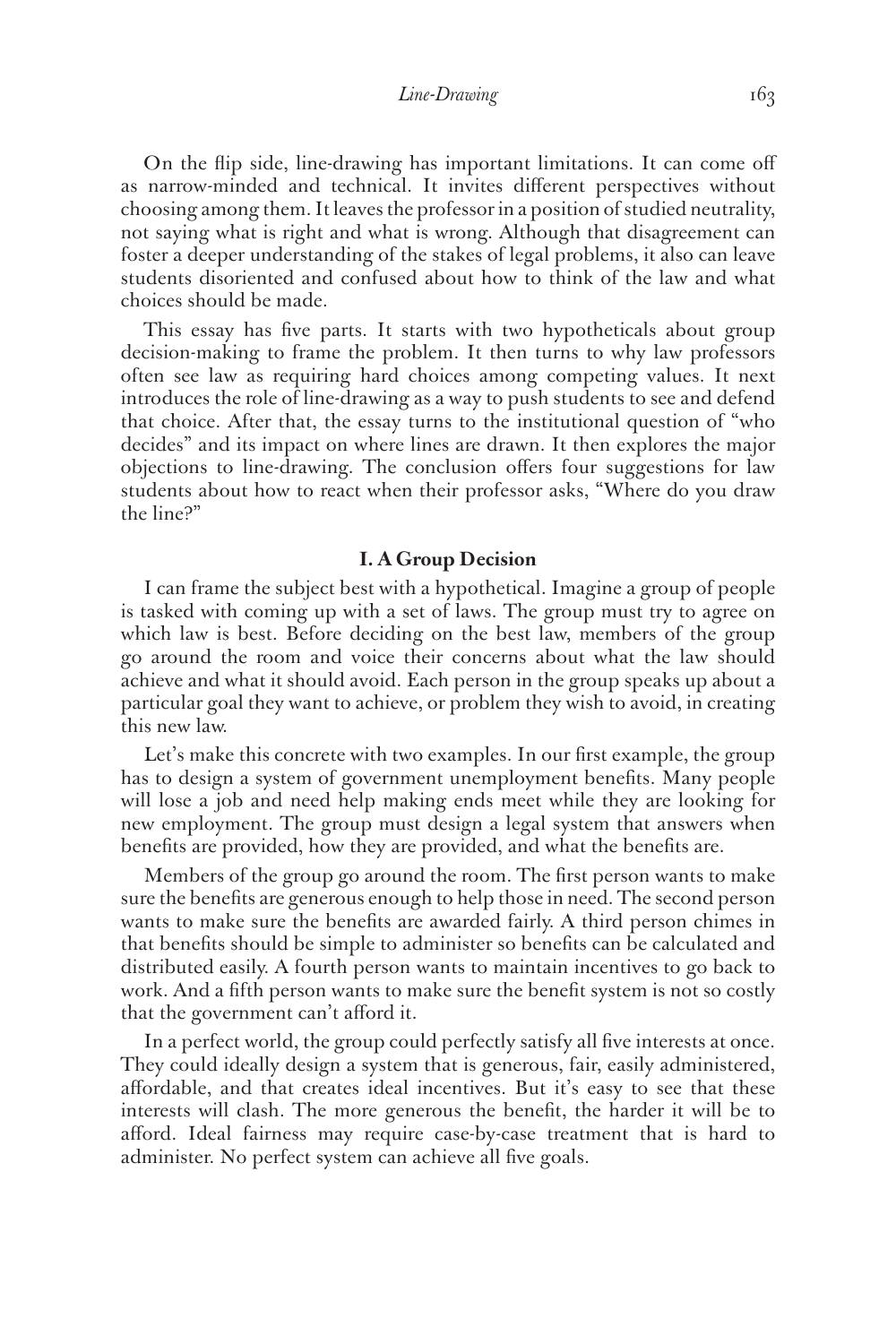Next, give the group a different problem. This time, the group is asked to design a law on when the police should be able to pull over a car to enforce traffic laws. Cars can be very dangerous if not driven safely, and every state has traffic regulations on how cars must be driven and which safety features cars must have in working order. The group is tasked with devising rules on when the police should be able to stop drivers on the road to investigate or address safety violations.

Once again, the members go around the room and voice their concerns. The first person wants to make sure police have enough power to protect safety by enforcing all traffic safety rules. The second person hopes that the police can use traffic stops to get drunk drivers and other dangerous drivers off the road. The third person expresses concern that the police will use traffic-stop powers to target minority drivers and discriminate against minority groups. The fourth person argues that allowing traffic stops is dangerous because stops can lead to police uses of violent force. And a fifth person chimes in that the rule needs to be clear so the police can know what they're allowed and not allowed to do.

In a perfect world, the group could satisfy all five interests at once. They could ideally design a system that enforces all safety rules, protects the public from dangerous drivers, does not permit targeting minority groups, does not lead to uses of force, and is clear and easy to administer. But again, these interests can clash. Empowering the police to investigate any traffic offense may require allowing them to use force if a person refuses to stop. A rule that prevents targeting minority drivers may require a rule based on an officer's subjective intent that is difficult to know, making the rule difficult to administer. There is no perfect system that achieves all five goals.

# **II. Why Law Requires Trade-offs**

Law can't be perfect, the example above suggests. This section says more about why. The reason is not just that imaginary people in forced hypotheticals happen to have different views. Instead, there are two recurring concerns driving the sense that legal perfection is impossible. The first is that hard problems are hard because they require choices among competing concerns. And the second is the scale of law creates trade-offs about how law can protect values. Let's consider each in turn.

The first reason perfection is impossible is that hard problems—the ones we talk about in law school—are hard because they involve competing needs. If a problem is easy, the best rule will be clear. But problems are hard when they raise competing legitimate claims. In the unemployment benefits hypo, for example, all of the different voices were trying to help people in different ways. One person wanted to help those in need by making benefits generous. Another person wanted to help those in need by keeping incentives to return to work. We will of course have our own views of which concerns are most pressing. But the key idea, for now, is that a group decision means a decision that has to make hard choices among competing but legitimate views. Problems become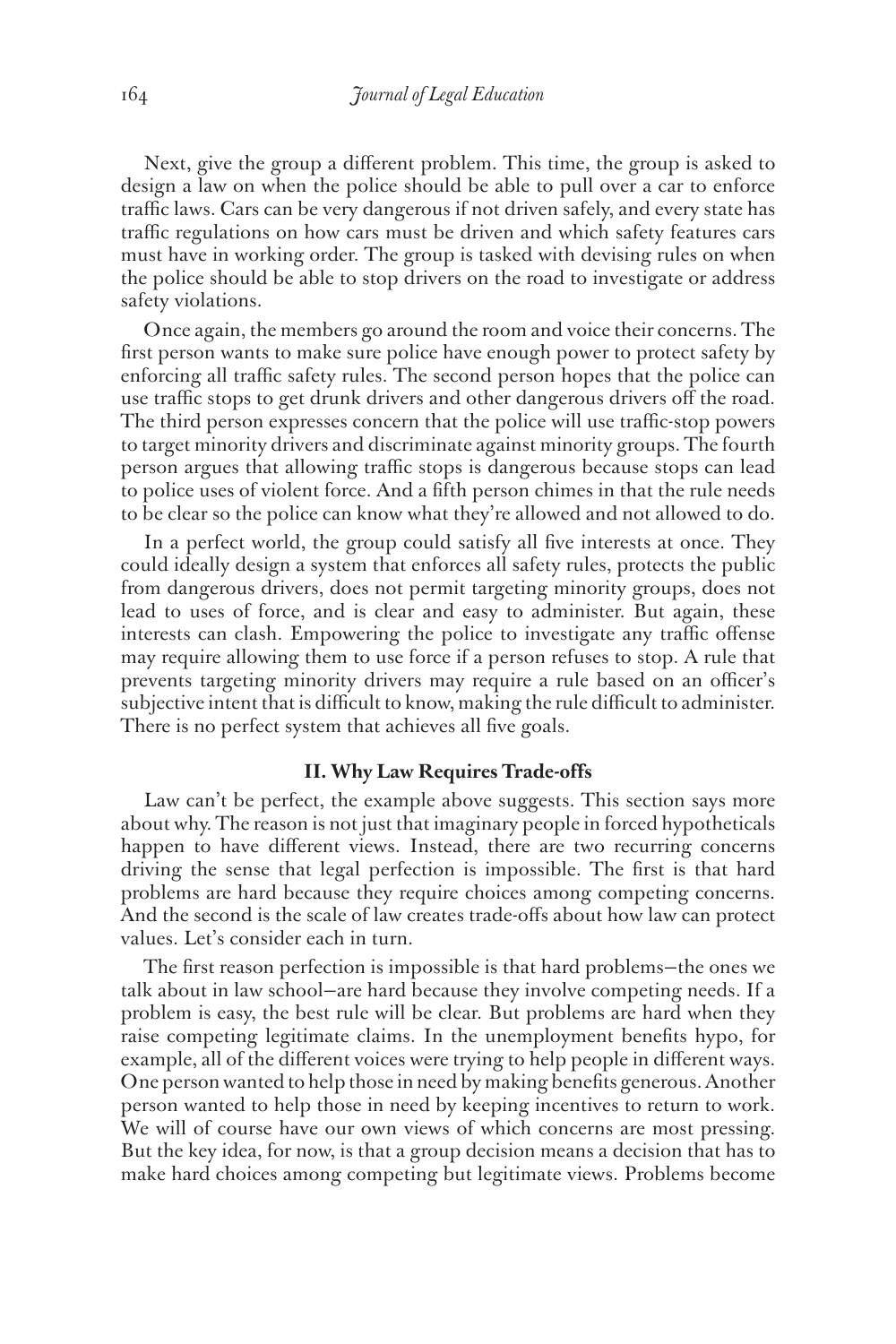difficult when hard choices must be made, and it's those problems that law professors focus on in class.

The second reason that perfect law seems impossible is the scale of law. Once created, legal rules typically will apply to many people over a long period. Every person is unique. But we can't design a different law for each person. Instead, we need to come up with a general approach that will apply for many years to potentially millions of different and unknown people. The scale of law creates inevitable trade-offs.

The starting point here is simple. When you write a law, you are creating a general rule that will apply to a large number of very different people over time. This requires you to think at scale. You start with some general category of people you are trying to regulate. You then imagine a bunch of situations that group might be in when they encounter your rule. You then consider how the members of the group might respond to different legal rules you might adopt. When you are designing your rule, you need to think at scale about the impact of the rule on everyone.

Return to our two problems. In a typical year, governments pay out more than thirty billion dollars in unemployment benefits to millions of people.<sup>1</sup> Many more are eligible for benefits but don't apply.2 A legal rule would have to account for that scale's many situations, needs, and costs. Similarly, a legal rule about traffic stops will set terms of conduct for a lot of people. There are hundreds of thousands of police officers who have the legal authority to make traffic stops. And police in the United States currently make more than 50,000 traffic stops on a typical day.3 Any legal rule we create has to account for different kinds of police officers, stops for violations of different traffic laws, and effects on different communities policed.

The scale of law means that decision-makers create generalized rules with limited information. If the law applied to just one person, we could create a rule custom-designed for that individual. But when law is at scale, it becomes impossible to know exactly who is being regulated, what their situation is, and what they might do in response to different rules. We have to create rules for some often-unknown group of people based on our predictions about what the net effect of a given rule might be. Trade-offs are inevitable. If we try a tailored approach where application of the law is very case-specific, then we need to figure out who determines the facts of each case and how that case-specific

- 1 *See Total Unemployment Benefits Paid in the U.S. 2019-2020*, Statista Research DEPARTMENT (Feb. 1, 2021), https://www.statista.com/statistics/284857/ total-unemployment-benefits-paid-in-the-us/.
- 2 See Most Unemployed People in 2018 Did Not Apply for Unemployment Insurance Benefits, UNITED States Bureau of Labor Statistics (Oct. 1, 2019), https://www.bls.gov/opub/ted/2019/ most-unemployed-people-in-2018-did-not-apply-for-unemployment-insurance-benefits. htm?view\_full.
- 3 *See* The Stanford Open Policing Project, https://openpolicing.stanford.edu/ (last visited Dec. 30, 2021) ("On a typical day in the United States, police officers make more than 50,000 traffic stops.").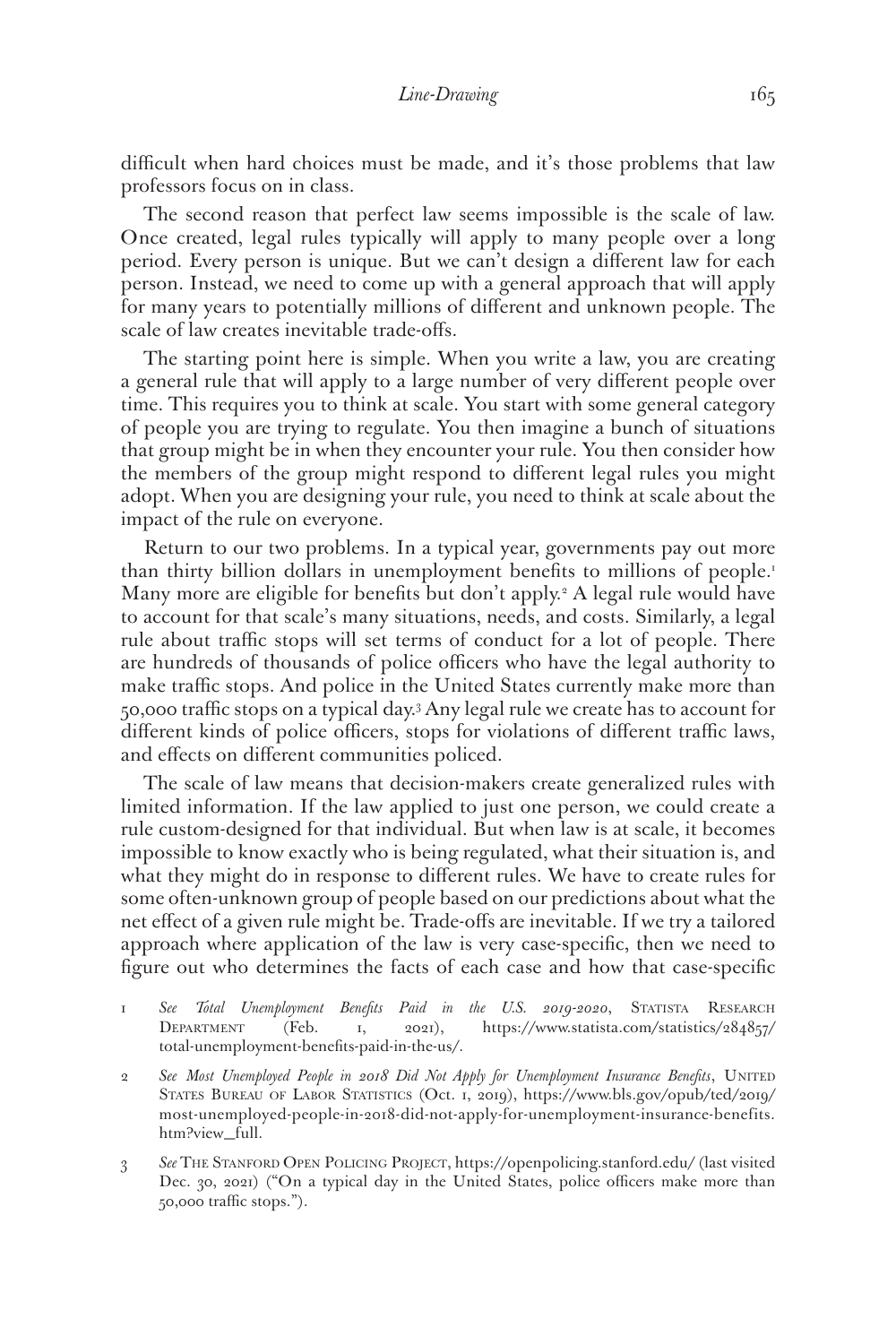determination is made. That can get complicated and expensive quickly. If we try a blunt rule that is simple to apply, them the law is easy to administer but can often misapply, regulating too tightly for some and too loosely with others.4 Again, no approach is perfect.

## **III. The Role of Line-drawing**

This brings us to the reason law professors love line-drawing. When professors ask, "Where do you draw the line?"—henceforth WDYDTL—they want students to think about how different legal rules might accommodate the different interests. WDYDTL effectively asks students this question: "Which specific legal rule would best accommodate the different legitimate interests based on your own priorities and experiences?"

Put another way, WDYDTL is a way to see and choose among trade-offs. It asks students to consider how different rules will sacrifice different interests in favor of others, and to see how their values may play into their choices of which interests to favor. It is easy for students to declare the abstract goals they want the law to serve. Pushing students to draw a particular line makes students confront trade-offs. WDYDTL pushes students to see how pressing one interest might sacrifice another, and to reflect on how they might justify that choice.

Go back to the traffic example. The first person wanted to make sure police have enough power to protect safety by enforcing all traffic safety rules. Certainly a fair goal. But the problem becomes harder if that person has to draw a line on exactly when the law should allow officers to make a stop. A rule that the police can pull over any car at any time for any reason would certainly help the police protect public safety. But articulating that rule exposes a major problem: The rule also gives officers untrammeled power to target minority drivers, harass individuals, and otherwise use their powers for nefarious reasons.

This lesson can be generalized. Drawing a line means making choices, and making choices shows the interests that person would value and also those that would be left underaddressed or cast aside entirely. In the traffic problem, for example, another person feared that traffic stops would necessarily lead to police uses of violent force. This is surely an important concern. But imagine this person wants the opposite rule. Instead of allowing traffic stops at any time, this person would say stops for traffic violations should *never* be allowed. This greatly lessens the risk of police violence. But articulating that rule exposes its own major problem. If officers have no power to pull over those violating traffic laws, does that mean there is no way to stop dangerous driving such as those speeding excessively in residential neighborhoods or those driving drunk? Maybe there are answers to this puzzle, of course. But

<sup>4</sup> This is the well-known rules-versus-standards debate. *See generally* Pierre J. Schlag, *Rules and Standards*, 33 UCLA L. Rev. 379 (1985).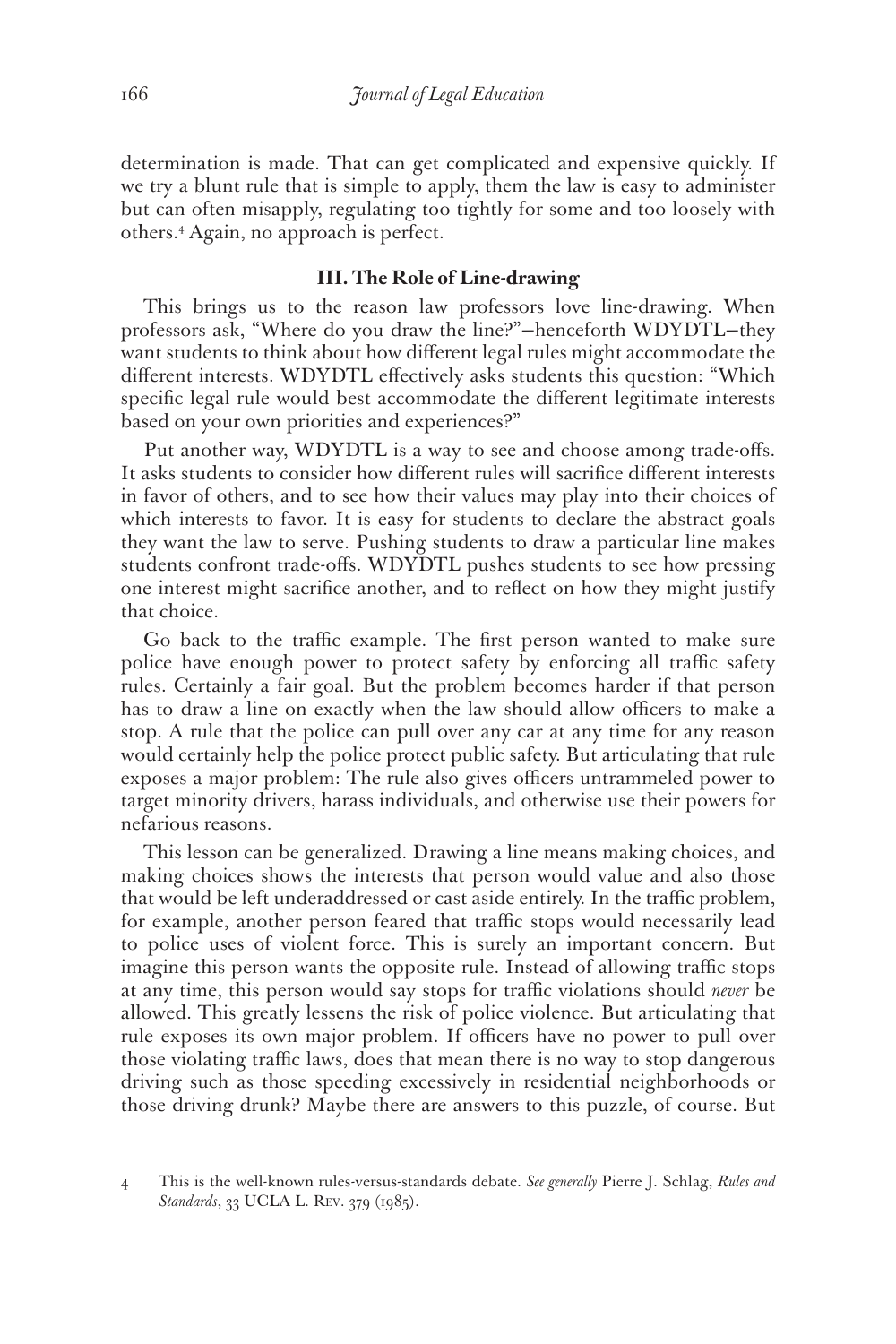it's hard to appreciate the puzzle, and look for answers, unless you go beyond generalities and start considering specific rules.

Two corollaries emerge. The first is that drawing a line should make students slightly uncomfortable. When professors ask WDYDTL, students should have the sinking feeling that they are walking into a trap. In a sense, they are. Drawing a line makes you take a position that exposes the interests that you either haven't thought much about or don't value as much as others might. It explores what you value more and what you value less. It discloses to the class what you think the law should prioritize, and what, in the mix, should be left behind.

The second corollary is that WDYDTL works most effectively when students voice a range of answers. The professor will want to show how different perspectives influence choices about what legal rule seems best. The best way to do that is for students to answer WDYDTL differently. A wide set of answers, articulately defended, shows the rest of the class how different perspectives inform the different choices. The range of answers teaches the lesson about how different people will have different priorities that translate into different possible rules.

## **IV. The Institutional Question: Who Decides?**

Until now, an abstract entity—some designated group—was tasked with making the legal rule. In the real world, of course, legal rules are created by specific institutions. They are created by legislatures, courts, and agencies. The institutions might operate as part of the federal government, or as part of state or local governments. They might even be international tribunals. The existence of different institutions creates a second set of questions for WDYDTL to address: Which institutions should draw the line, and how does the choice of institution influence the line-drawing?

This matters because institutional choices often alter how law professors think about line-drawing. The conventional account is that rule-makers draw their legitimacy from the consent of the governed. Elected legislatures, especially at the state level, are thought to have general power to adopt the legal rules that they want.5 Their choices are largely free of institutional concerns. But when questions are no longer up to state legislatures, institutional concerns creep in. Legitimacy concerns can impose constraints on where each institution draws the line.

The judiciary is the obvious example. The standard view is that judges are constrained decision-makers.6 Judge are not free to announce the rule they want just because they like it. Instead, they have to write opinions deriving

6 *See, e.g.*, Southern Pacific Co. v. Jensen, 244 U.S. 205, 221 (1917) (Holmes J., dissenting) ("I recognize without hesitation that judges do and must legislate, but they can do so only interstitially; they are confined from molar to molecular motions.").

<sup>5</sup> This is in contrast to the federal government, which has at least some limits. *See* U.S. v. Lopez, 514 U.S. 549 (1995).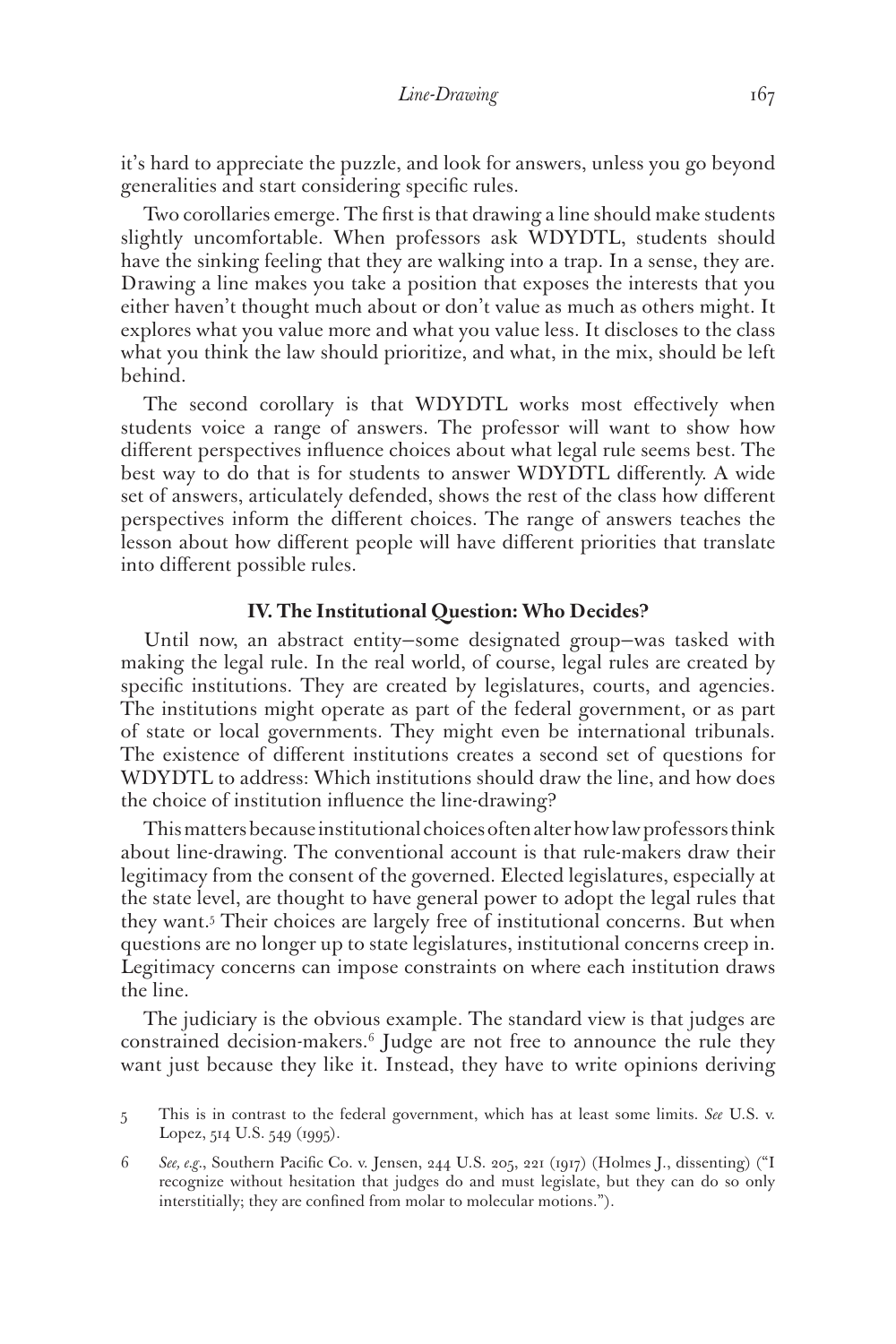their rules from a range of generally accepted legal authorities. Put another way, when judges draw a line, they have to deal with legitimacy constraints. When interpreting a statute, judges will engage in line-drawing within the bounds of accepted methods of statutory interpretation such as textualism or intentionalism. When interpreting the Constitution, they will try to fit their line-drawing within bounds of accepted practices in constitutional interpretation, such as relying on precedent or arguments based on originalist methods or the perceived purposes of constitutional texts.7

Of course, these limits are themselves contested. More on that in the next section. What matters for now is that the institutional question adds a set of possible constraints on WDYDTL. When law professors discuss what a particular legal institution should do—where that institution should draw the line—the normative question can be supplemented, or even in some cases replaced, by answers based on perceived legitimacy constraints. Some will disagree with the constraints and continue to look for the ideal normative rule. But others may see the constraints as important or determinative, and they will answer WDYDTL by reference to legitimacy constraints instead of policy.

Recall the earlier traffic-stop problem on when the police should be authorized to pull over a car for traffic violations. That question ordinarily comes up in a class discussion about the Fourth Amendment's prohibition of unreasonable searches and seizures.8 Pulling over a car is a seizure, and the question is when that seizure is constitutionally reasonable.9 In deciding where to draw the line, a student might have views about what Fourth Amendment means that are separate from policy views about the ideal rule. For example, one might believe that the ideal rule is not to permit any traffic stops but conclude that the correct interpretation of "reasonable" in the Fourth Amendment rules out such a strict approach. If the question is what line the Constitution allows, WDYDTL might be based on a person's best sense of the Constitution's meaning instead of ideal policy.

#### **V. A Critical View of Line-drawing**

So far I have offered a positive case for line-drawing. But others will disagree. They will see line-drawing as a superficial, small-minded, and unimaginative frame in which to talk about law. From the critical perspective, line-drawing ignores what really matters. Line-drawing shows legal education's lack of ambition and failure to grapple with law's failures. This section explores these objections and shows the assumptions on which they rest.

The first objection to line-drawing is rooted in its small-mindedness. Start with just the form. WDYDTL frames legal decision-making as a technocratic

- 8 *See* U.S. Const. Amend. IV.
- 9 *See* Brendlin v. California, 551 U.S. 249 (2007) (pulling over a car seizes the driver and any passengers).

<sup>7</sup> *See* Philip Bobbitt, Constitutional Fate: Theory of the Constitution (1984) (describing the various "modalities" of constitutional argument).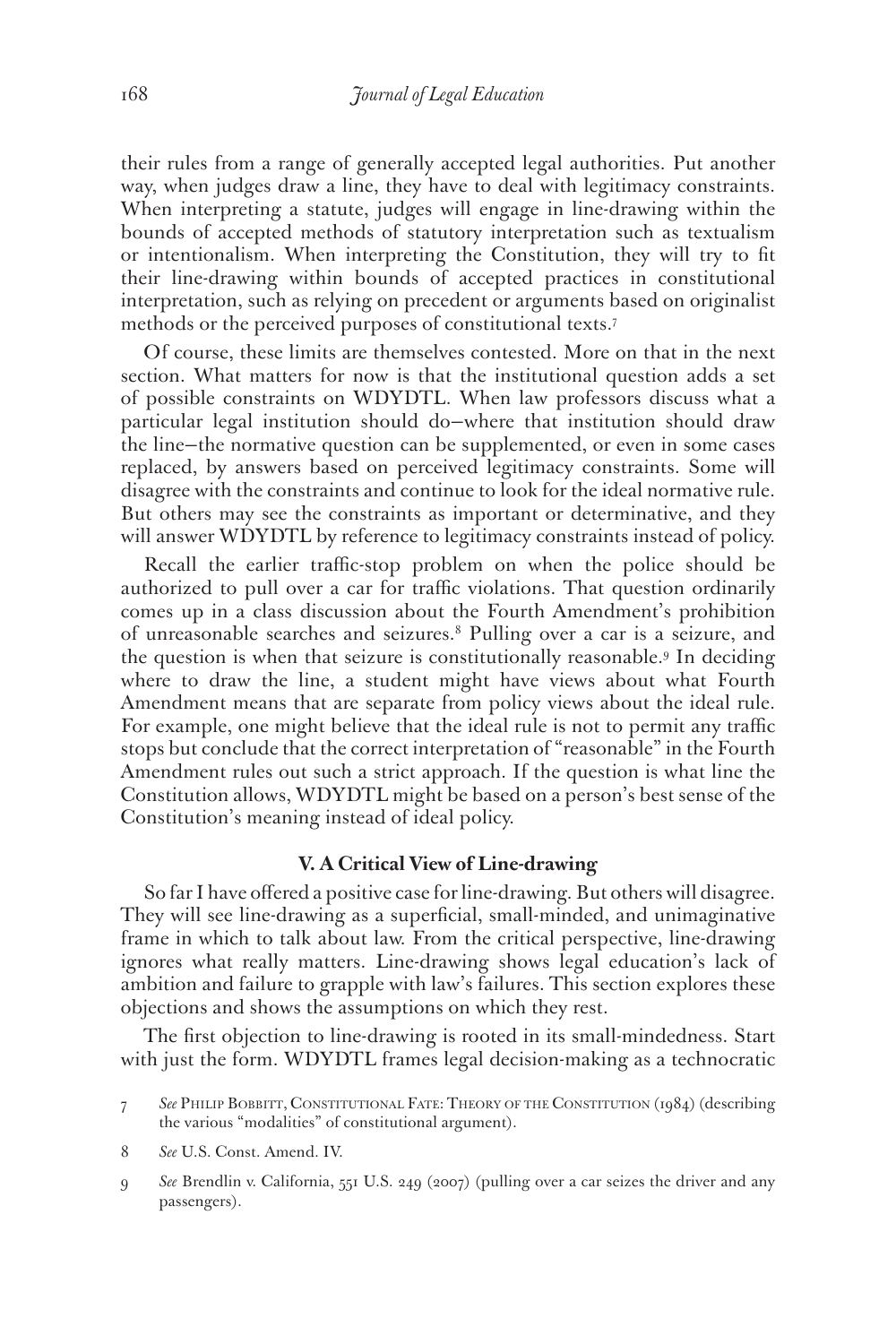exercise. The options are reduced to various lines. A debate over values is presented as merely a choice as to which line to draw. No matter the real-world stakes of the question, reducing the search for an answer to mere line-drawing makes the issues seem technical and small. It's as if one were at a restaurant choosing an entrée. Would you like the chicken or the fish? When you put it that way, can the choice really matter?

More broadly, line-drawing encourages a procedural worldview. When professors focus on WDYDTL, they seek to accommodate different perspectives without saying which are right and which are wrong. A wide range of perspectives is deemed legitimate, and choices among them are merely a matter of perspective. But this is false, critics will respond. Some perspectives are right and other perspectives are wrong. Instead of teaching a modest procedural lesson about how different people might want different rules, professors should teach a more meaningful substantive lesson about which perspective is correct and how law can advance it.<sup>10</sup>

From this perspective, WDYDTL hides from the big issues. It doesn't confront such questions as: What is justice? What is morality? What do we owe others? How should we order society? Professors may raise these questions briefly, of course. And the answers to them may change where a particular person draws the line. But WDYDTL mostly treats these questions as matters of opinion—as matters of mere politics or ideology—rather than as matters of truth. $n_1$ 

By refusing to search for what is true, WDYDTL also fails to acknowledge what is false. From the critical perspective, WDYDTL allows perspectives that masquerade as good-faith concerns to compete for attention and authority with genuine efforts to pursue justice. Illegitimate perspectives and bad-faith arguments are given equal credibility as simply different reasons to draw the line differently.

We can imagine how this plays out with the unemployment benefits problem from earlier. The first person wanted benefits to be generous enough to truly help those in need. The last person wanted to make sure the benefits program was not so expensive that the government could not afford it. The line-drawing perspective treats these as both fair concerns. That framing may suggest a middle-ground rule, in which benefits should be generous enough to help but not so generous that they break the bank.

Perhaps. But what if you think the budgetary concern is a smokescreen? A tax increase on the wealthy could pay for very generous unemployment benefits. If you believe that budgetary concerns are merely a feint—a convenient claim some trot out to block programs they dislike—then WDYDTL's modesty ends up catering to false arguments as if they are real.

<sup>10</sup> *Cf.* Duncan Kennedy, *Legal Education as Training for Hierarchy*, *in* The Politics of Law: A PROGRESSIVE CRITIQUE (David Kairys ed., 3d ed. 1998).

<sup>11</sup> *Cf. id.* at 60–61.